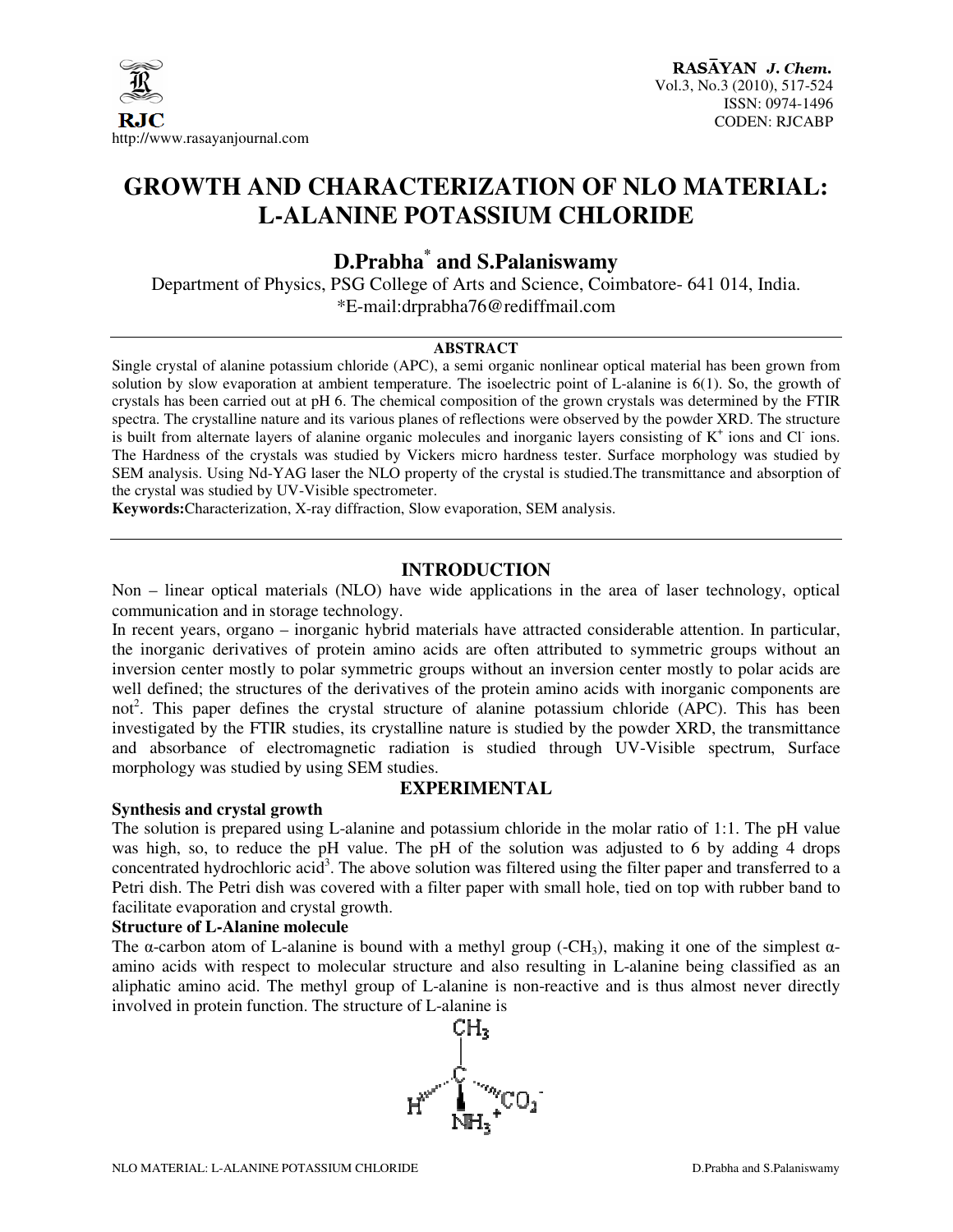L-alanine

Further its linear zwitter ionic structure is



The crystal structure of L-alanine is orthorhombic<sup>4</sup>. Its cell parameters are

 $a = 6.032 A^{\circ}$ , b= 12.343 A<sup>\oper</sup>, c = 5.784 A<sup>\oper</sup>  $\alpha = \beta = \gamma = 90^\circ$ 

#### **Charatcerization**

#### **FT-IR Analysis(Fig.1)**

The FT-IR Spectrum of alanine potassium chloride reveals the following fetch. 3085cm<sup>-1</sup> with medium intensity represents C-H asymmetric stretching. 2934cm<sup>-1</sup> with weak intensity shows OH stretching. The peak at  $1620 \text{cm}^{-1}$  with strong intensity represents C=O stretching.1455cm<sup>-1</sup> with medium intensity represents C-H in plane bending<sup>5</sup>. The peak  $1014 \text{cm}^{-1}$  with variable represents C-CHO stretching. 772cm<sup>-</sup>  $<sup>1</sup>$  strong band refers to C-H out of plane bending<sup>6</sup>.</sup>

#### **Powder XRD analysis(Fig.2)**

The powder XRD of alanine potassium chloride is shown in the fig. The peaks in the fig show the crystalline nature of alanine potassium chloride. Further the peaks are indexed<sup>7</sup>. The cell parameters of alanine potassium chloride (APC) is

a=11.52746 A $^{\circ}$  $b=15.70642$  A<sup>o</sup>  $c=4.76734 A^{\circ}$ V (volume of the crystal) =  $841.44A^{\circ3}$  $\alpha$ =96.6299° β=98.6734° γ=95.7711° The crystal system is Triclinic.

#### **UV-Visible Spectrometer analysis (Fig.3)**

The light of wavelength 193nm is absorbed. This is the cut of point. Then the crystal is highly transparent to the wavelengths above 193nm to  $1500$ nm<sup>8</sup>.

#### **Crystal surface analysis by SEM (Fig.4)**

Surface analysis of alanine potassium chloride is carried out through JSM 6360 JEOL/EO make. The surface of the crystal was coated with a thin of carbon to make the sample conducting. From the figure, the following observations are evident: 1.At a magnifications of 85 and at a scale of 200 micrometer we observe the crystals have smoothed rectangular surfaces. 2. At a magnifications of 2300 and 10 micrometer scale we can observe that the crystals have smoothed surfaces.3. At a magnifications of 3500 and at a scale of 5 micrometer. 4. At a magnification of 5500 and 2 micrometer scale we can observe that the crystals have an average thickness of  $293.17 \text{nm}^9$ .

#### **Micro hardness(Fig.5)**

APC crystal was subjected to Vickers micro hardness test with the load varying from  $25$  to  $100g^{10}$ . Hardness number of the crystal is calculated using the relation

 $Hv = 1.8544$  P/d<sup>2</sup> Kg/mm<sup>2</sup>

Vickers micro hardness profile as a function of the applied test loads is illustrated by fig. It is evident from the plot that the micro hardness of the crystal decreases with increasing the load. The value of the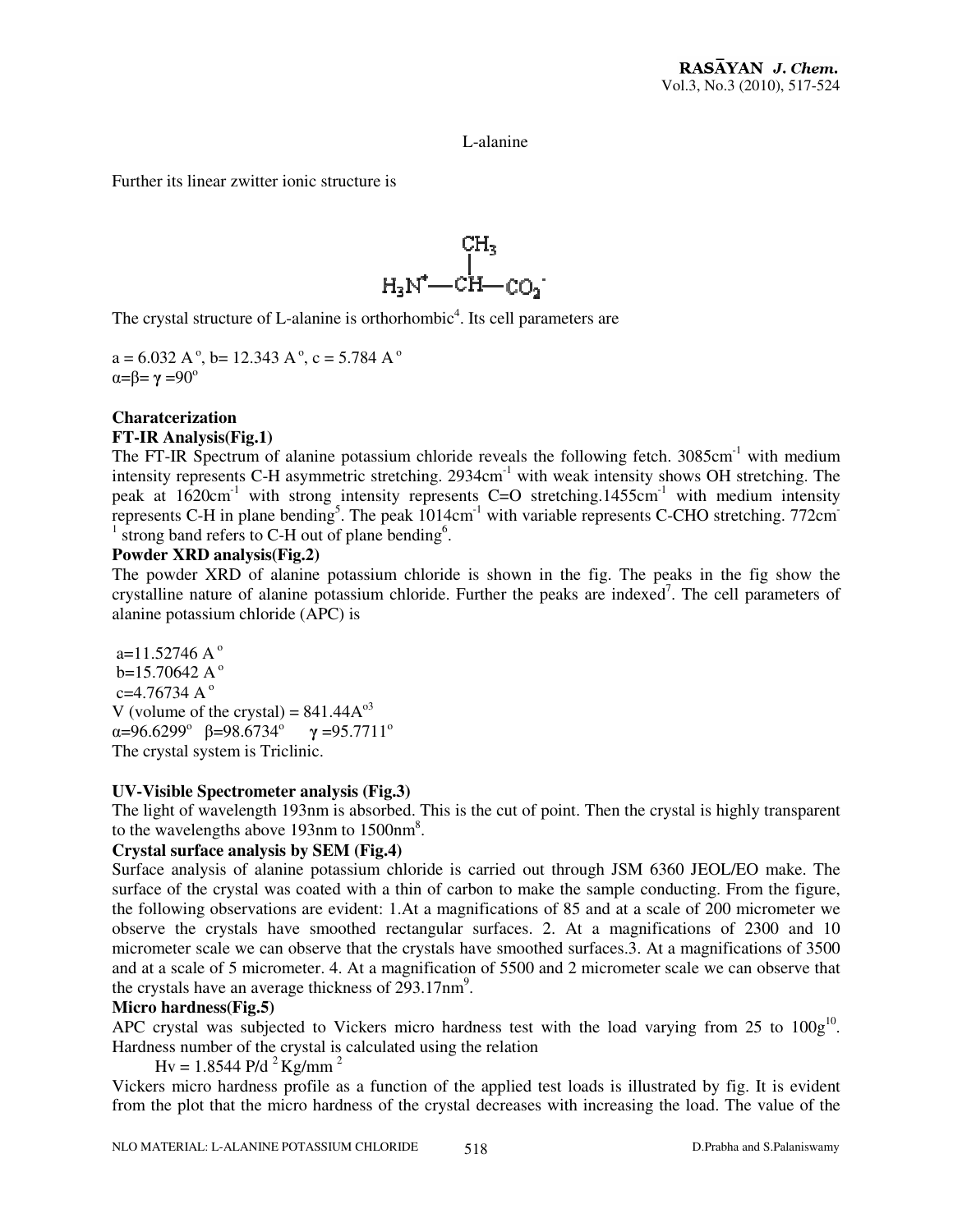work hardening coefficient n was estimated from the plot of log p versus log d drawn by the least square fit method. It is observed that the Vickers hardness number of the crystal decreases with increasing the load<sup>11</sup>. The value of the work hardening coefficient n was found to be 0.08. According to Onitsch,1.0  $\leq$  n  $\leq$  1.032 for hard materials and n > 1.032 for soft materials<sup>12</sup>. Hence, it is concluded that APN belongs to the soft materials.

#### **RESULTS AND DISCUSSION**

The seed crystals of alanine potassium chloride (APC) are grown from the solution prepared from the raw materials L-alanine and potassium chloride of 99.99 percentage of purity. These crystals are characterized and the following results are obtained.

 Single crystals of alanine potassium chloride are successfully grown at a pH of 6. The grown crystals are larger in size having an average size of 3cmx5cm.

- 1. From the FTIR spectrum we confirm the structure of the APC to have both the alanine and potassium chloride molecules. These arrangement in alternate layers in the crystal. This is evident from the non damage of alanine structure.
- 2. The grown crystals are characterized by using powder XRD diffraction. From this we confirm the structure of the crystal to be triclinic and the cell parameters:  $a=11.52746A^{\circ}$  b=15.70642A<sup>o</sup>  $c=4.76734A^{\circ}$ .
- 3. From the UV-Visible spectrum we find the crystal is transparent in the range of 900-2500nm without any absorption peak.
- 4. From the SEM analysis we conclude that the crystal formation size in micro range is 293.17. Further in the micro level the crystal surface is very smooth which shows that it can add more molecules to grow in to a large crystal.
- 5. From the Vickers' micro hardness test we find the micro hardness number decreases with increasing the load. Further the value of the work hardening coefficient is found to be 1.032. From this result we conclude that the crystal is soft.
- 6. The NLO test using Nd-YAG laser confirms that the crystal has NLO property.



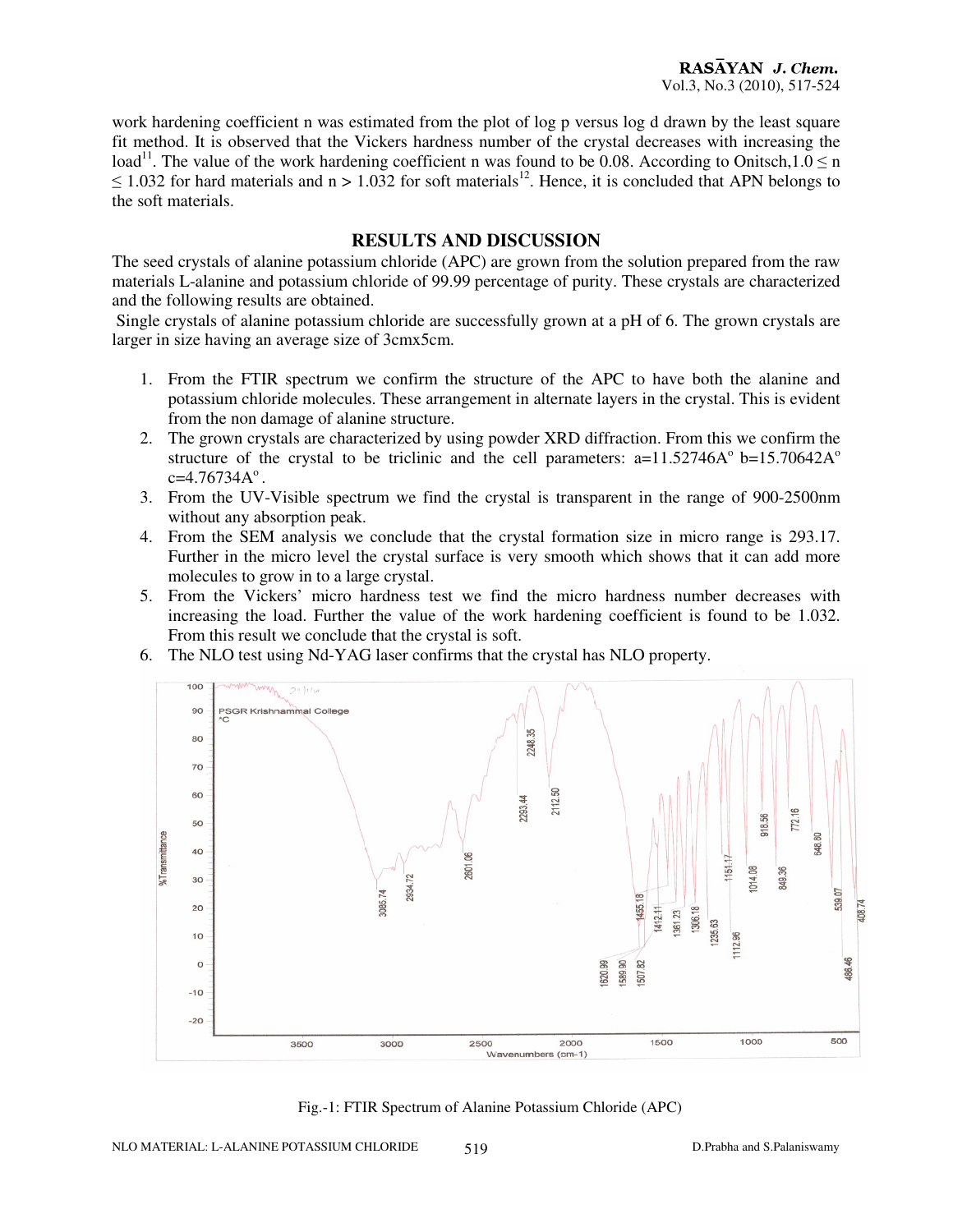





Fig.-3A: UV-Visible spectra of Alanine Potassium Chloride (APC)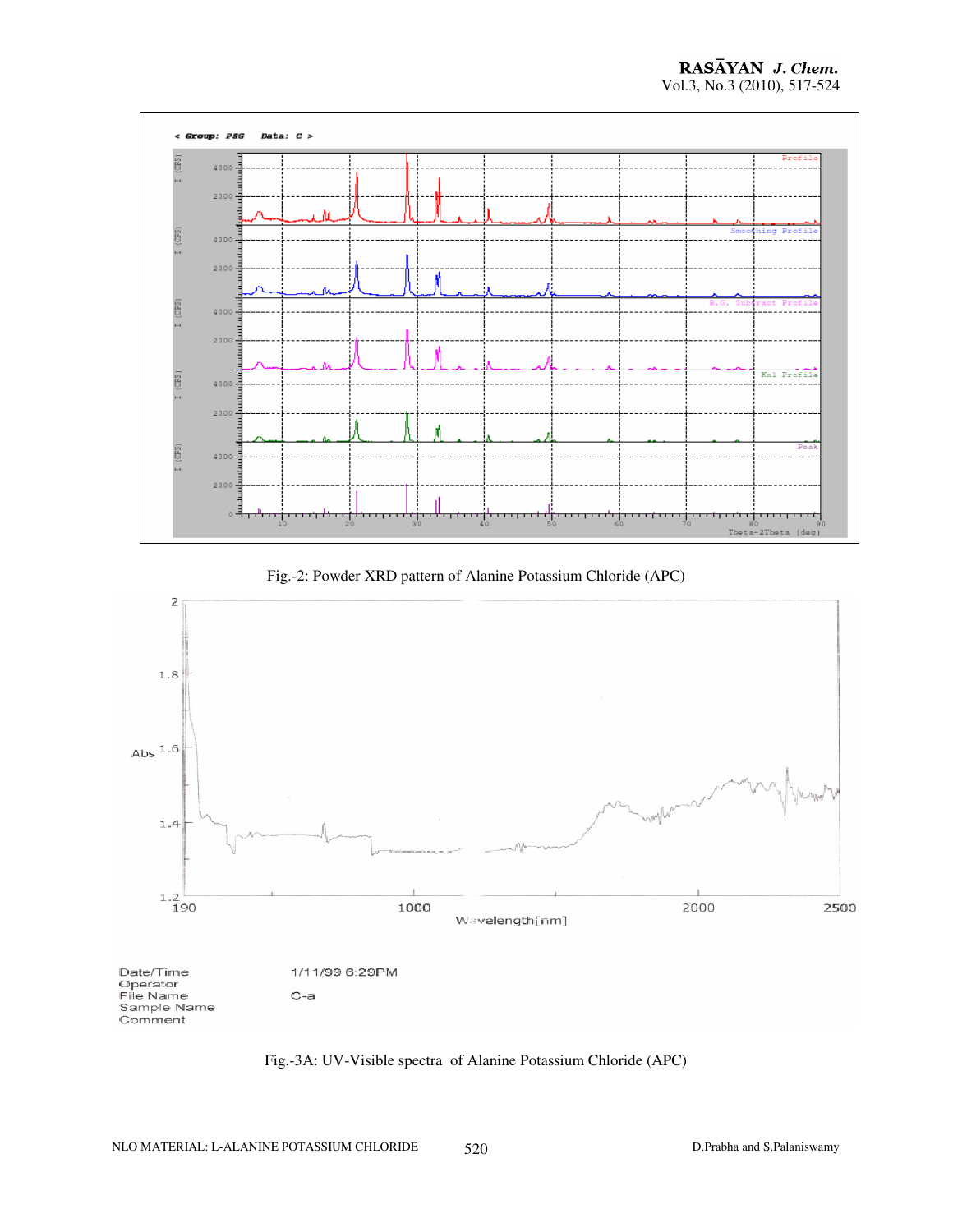





Fig.-4A: SEM Photograph of Alanine Potassium Chloride (APC)



Fig.-4B: SEM Photograph of Alanine Potassium Chloride (APC)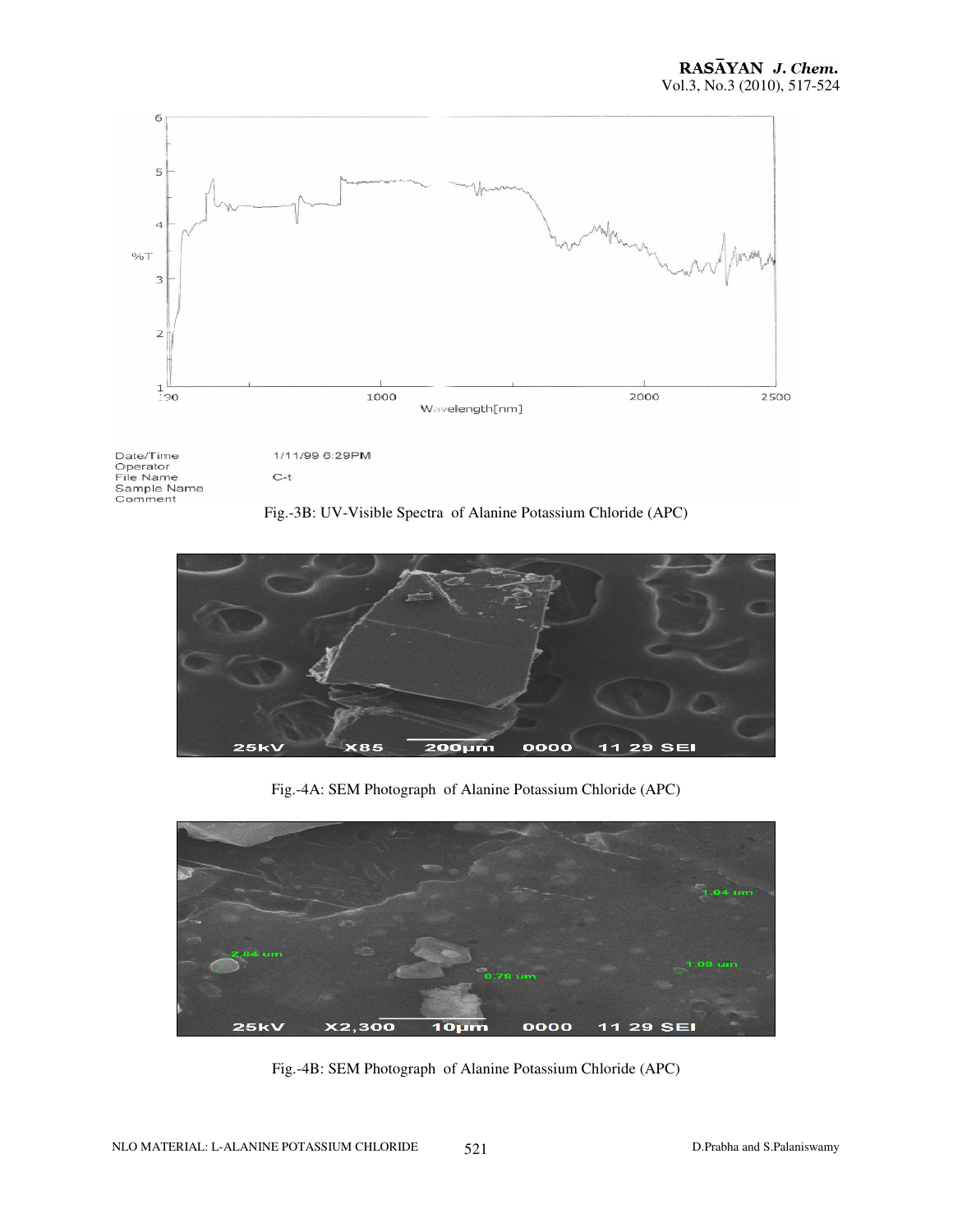

Fig.-4C: SEM Photograph of Alanine Potassium Chloride (APC)



Fig.-4D: SEM Photograph of Alanine Potassium Chloride (APC)



Fig.-5A: Variation of micro Hardness number with load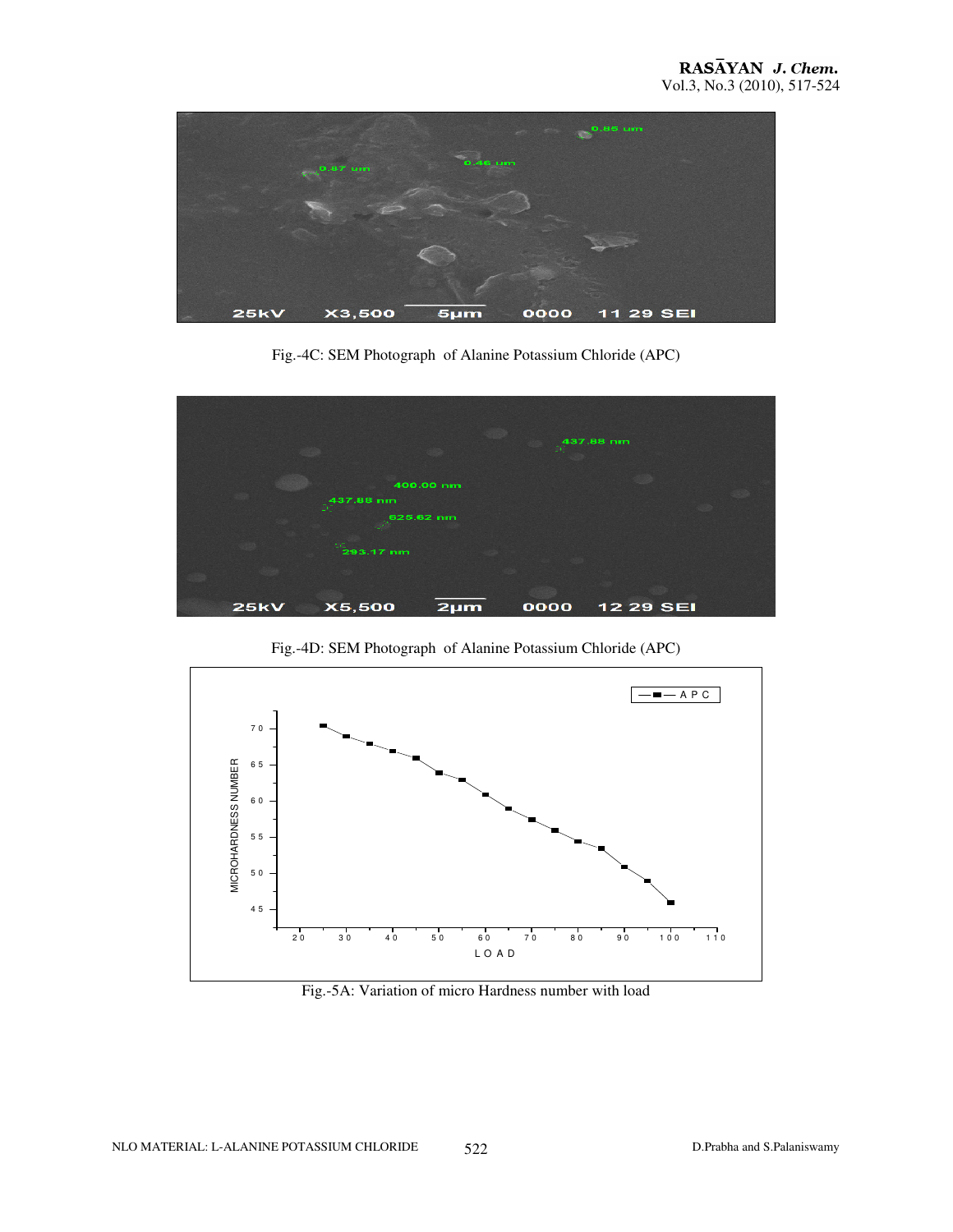

Fig.-5B: Variation of Log(D) with log(P)

| S.<br>No        | Frequency<br>Range | Intensity | Mode of vibration                                                                          |
|-----------------|--------------------|-----------|--------------------------------------------------------------------------------------------|
| $\mathbf{1}$    | 3085               | m         | C-H asym. stretching                                                                       |
| $\overline{2}$  | 2934               | w (broad) | OH stretching                                                                              |
| $\overline{3}$  | 2601               | w (broad) | OH stretching                                                                              |
| $\overline{4}$  | 2293               | m         | Overtones & combination bands with prominent peaks near 2500 and<br>$2000 \text{ cm}^{-1}$ |
| $\overline{5}$  | 2248               | m         | Overtones &combination bands with prominent peaks near 2500 and<br>$2000 \text{ cm}^{-1}$  |
| 6               | 2112               | m         | Overtones &combination Bands with prominent peaks near 2500 and<br>$2000 \text{ cm}^{-1}$  |
| $\overline{7}$  | 1620               | S         | $C=O$ stretching                                                                           |
| 8               | 1589               | S         | $C=O$ stretching                                                                           |
| 9               | 1507               | S         | $NH+3$ sym. bending                                                                        |
| 10              | 1455               | m         | C-H in plane bending                                                                       |
| 11              | 1412               | W         | C-H bending (in plane)                                                                     |
| 12              | 1361               | W         | C-H bending (in plane)                                                                     |
| $\overline{13}$ | 1306               | W         | C-H bending (in plane)                                                                     |
| 14              | 1235               | S         | C-O-C stretching                                                                           |
| 15              | 1151               | S         | C-O-C stretching                                                                           |
| 16              | 1112               | m         | Sym. C-O-C stretching                                                                      |
| 17              | 1014               | variable  | C-CHO stretching                                                                           |